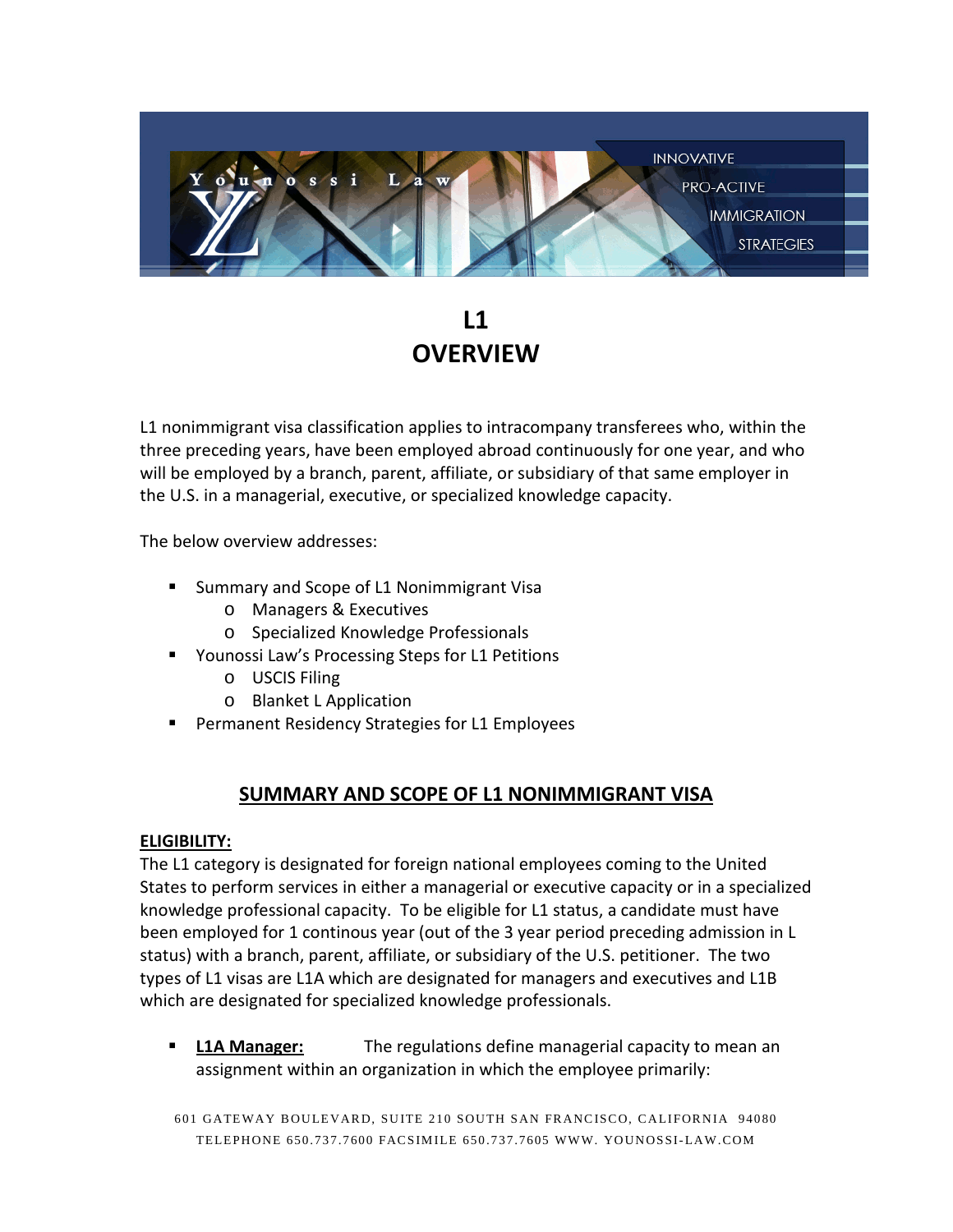- (1) Manages the organization, or a department, subdivision, function or component of the organization;
- (2) Supervises and controls the work of other supervisory, professional, or managerial employees, or manages an essential function within the organization, or a department or subdivision of the organization;
- (3) Has the authority to hire and fire or recommend those as well as other personnel actions (such as promotion and leave authorization) if another employee or other employees are directly supervised, functions at a senior level within the organizational hierarchy or with respect to the function managed, and
- (4) Exercises discretion over the day-to-day operations of the activity or function for which the employee has authority. A first line supervisor is not considered to be acting in a managerial capacity merely by virtue of the supervisor's supervisory duties unless the employees supervised are professional.
- **L1A Executive:** The regulations define executive capacity to mean an assignment within an organization in which the employee primarily:
	- (1) Directs the management of the organizationor a major component or function of the organization;
	- (2) Establishes the goals and policies of the organization, componen,t or function;
	- (3) Exercises wide latitude in discretionary decision-making; and
	- (4) Receives only general supervision or direction from higher level executives, the board of directors, or stockholders of the organization.
- **L1B Specialized Knowledge Professional:** The regulations define specialized knowledge professionals to be individuals who possess special knowledge of the petitioning organization's product, service, research, equipment, techniques, management, or other interests and its application in international markets, or an advanced level of knowledge or expertise in the organization's processes and procedures. Some characteristics of an employee who has specialized knowledge are that he or she:
	- Possesses knowledge that is valuable to the employer's competitiveness in the market place;
	- Is qualified to contribute to the United States employer's knowledge of foreign operating conditions as a result of special knowledge not generally found in the industry;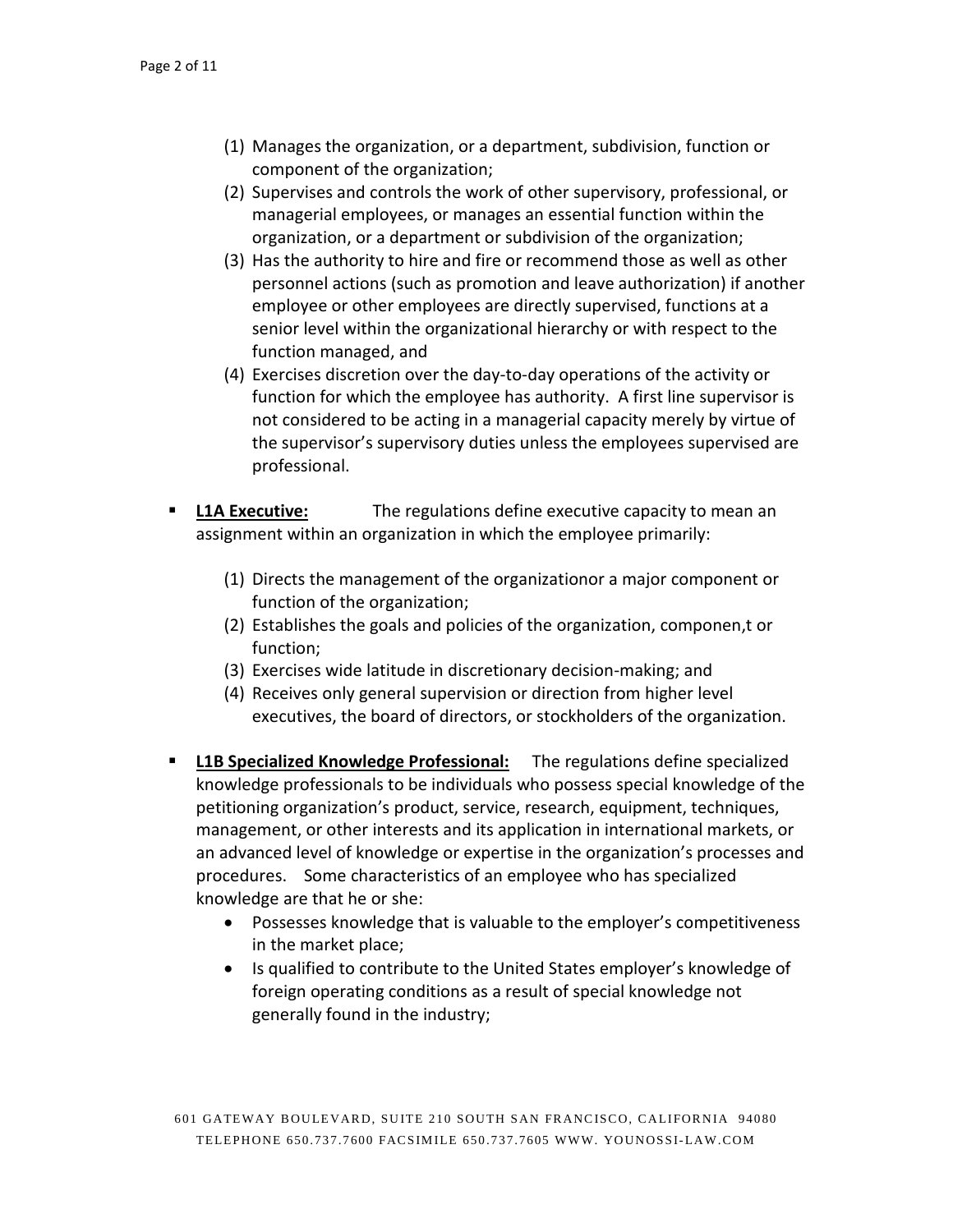- Has been utilized abroad in a capacity involving significant assignments which have enhanced the employers productivity, competitiveness, image, or financial position;
- Possesses knowledge which can be gained only through prior experience with that employer;
- Possesses knowledge of a product or process which cannot be easily transferred or taught to another individual.
- An alien beneficiary has knowledge of a process or a product which is of a sophisticated nature, although not unique to the foreign firm, which is not generally known in the United States.

In recent years, there has been increased scrutiny on the L1B category and USCIS has requested extensive documentation and justification regarding the candidate's qualifications for L1B status. USCIS will often request the following information/documentation prior to adjudicating the L1B petition. In certain cases, Younossi Law may advise petitioning employers to submit some or all of this documentation with the initial petition filing to help alleviate further USCIS requests for information.

- Foreign Organizational Chart: Submit a copy of the foreign organizational structure, and show the location of the beneficiary's current position in the organization's staffing pattern. Include the levels of supervision and the number and types of positions the alien supervises.
- Employees abroad: Indicate the total number of employees at foreign locations where beneficiary is employed.
- U.S. Company's Organizational Chart: Submit a copy of the U.S. company's organizational structure, and show the location of the proposed position in the organization's staffing patter. Include levels if supervision and number and types of positions the alien will supervise.
- Employees in the U.S.: Indicate the total number of employees at U.S. location where the beneficiary will be employed.
- Foreign National Employees: Indicate the number of foreign nationals employed at U.S. location where beneficiary will be employed, and include the following:
	- o the title of each foreign national's position;
	- o the type of visa held by each
	- o the number of specialized knowledge L-1's transferred to the U.S. location in the last five years, by year, with the position description and title of each; and
	- o the number of L-1's transferred within the last 12 months who are still at the U.S. location, with the position description and title of each.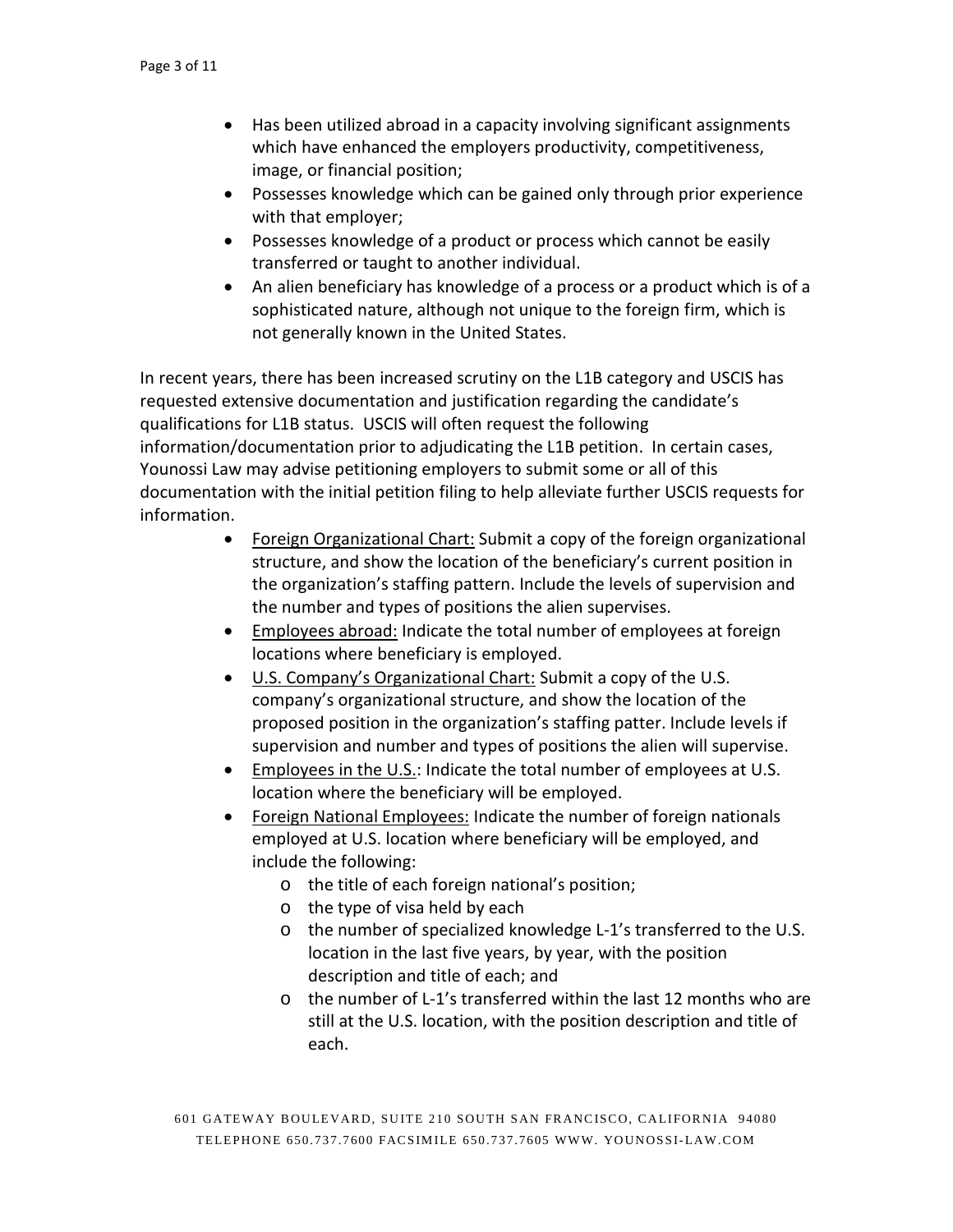- Similar Positions: Specify the number of persons holding the same or similar position as the beneficiary at U.S. location where beneficiary will be employed and include the following:
	- o if the U.S. location has been in business for more than 1 year, explain how the beneficiary's asserted duties were performed prior to this petition and by whom;
	- o indicate whether any other employees at the company's U.S. locations perform the duties stated in the beneficiary's proposed position; and
	- o if there is such an employee, explain why that employee is not being used by the petitioner's organization.
- Special or Advanced Duties: Explain how the duties the alien performed abroad and those he or she will perform in the United States are different or unique from those of other workers employed by the petitioner of other U.S. employers in this type of position.
- Petitioner's Product: Explain, in more detail, exactly what is the equipment, system, product, technique, or service of which the beneficiary of this petition has specialized knowledge, and indicate if it is used or produced by other employers in the United States and abroad.
- Beneficiary's Training: Explain how the beneficiary's training is exclusive and significantly unique in comparison to that of others employed by the petitioner of another person in this particular field.
- Training Beneficiary Will Provide: If the petitioner is seeking to bring the beneficiary to the U.S. to provide training in the area of his or her claimed specialized knowledge, describe in detail the training which the beneficiary will give other workers.
- Impact on Petitioner's Business: Describe the impact upon the petitioner's business if the petitioner is unable to obtain the alien's services, and what alternative action will be taken to fill the responsibilities.

### **AUTHORIZED PERIODS OF STAY:**

The L1A category has a 7 year maximum period of stay. The L1B category has a 5 year maximum period of stay. L1 visas are granted initially for a 3 year period of time and can be extended in 2 year increments. Periods of time spent in L status count towards the H1B 6 year limit should the L1 employee change to H1B status at a later point.

Intermittent  $L-1$ : Individuals are not subject to the 5 or 7 year maximum limitations of stay if: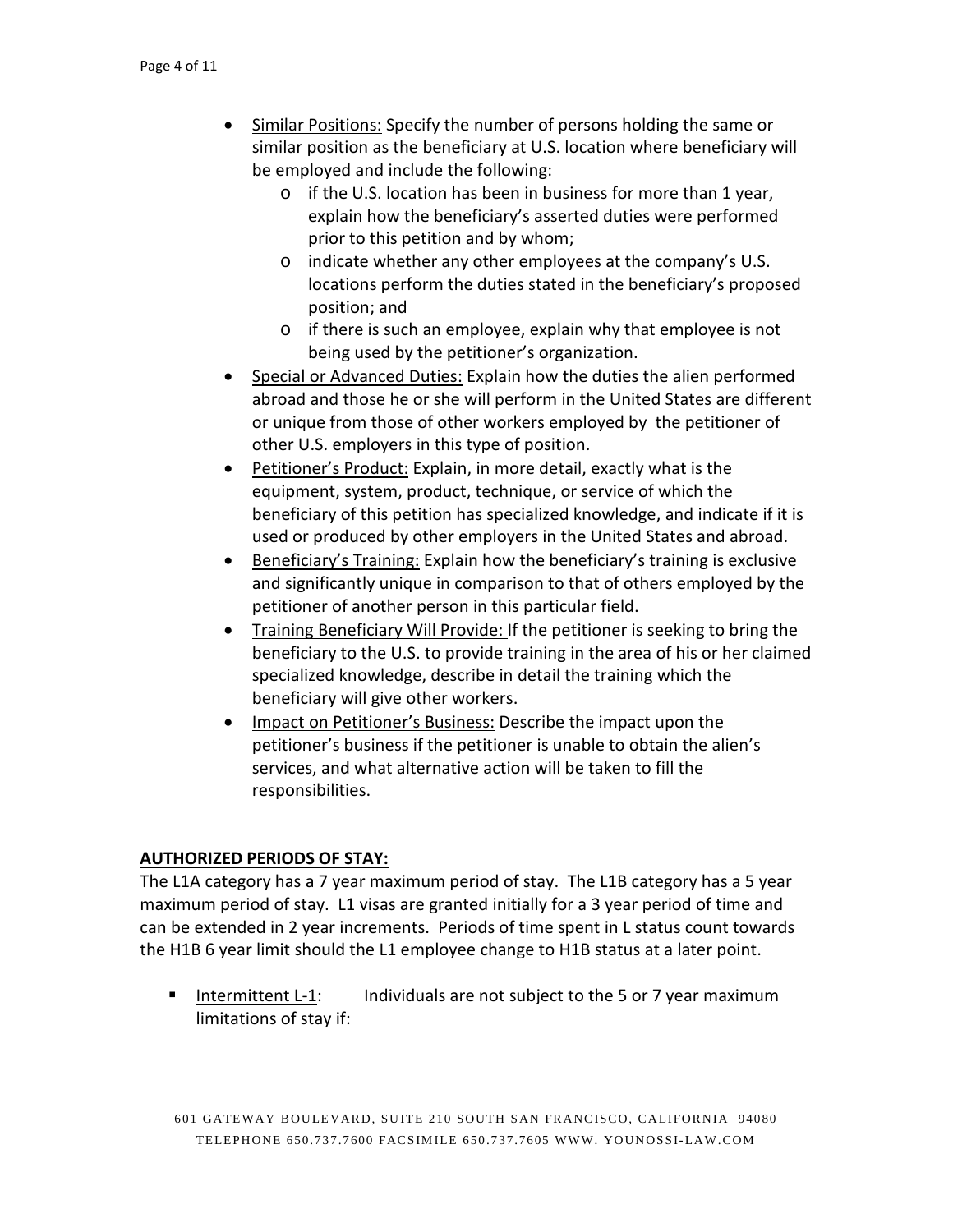- o They do not reside continually in United States and whose employment is seasonal, intermittent, or consists of an aggregate of six months or less per year.
- OR
- o They reside abroad and regularly commute to the United States to engage in part-time employment.

#### **DUAL INTENT:**

The L1 nonimmigrant visa is a dual intent visa. As such, L1 employees are allowed to pursue permanent residency in the United States while they hold nonimmigrant L1 status.

#### **SPOUSES AND DEPENDENT CHILDREN UNDER AGE 21:**

The spouses and dependent children under age 21 are eligible for dependent L2 status. L2 spouses are also eligible to apply for an Employment Authorization Document (EAD) card based on their L2 status. This work authorization eligibility does not apply to L2 children.

#### **TYPES OF L1 PETITIONS/APPLICATIONS:**

The manner in which an L1 petition or application is prepared depends on whether the company has a Blanket L Petition Approval, the type of L1 employee and the employee's educational qualifications.

**USCIS L1 Petition Filing:** For some L1 candidates, the U.S. petitioning employer is required to submit a L petition filing with the USCIS and obtain an L1 approval notice. The L1 candidate will then need to apply for an L1 visa stamp to be placed in their passport at a U.S. consulate. The L1 visa stamp application process will vary per consulate, but typically entails an appointment be made with the consulate, submission of Form 160 (or Form DS 156 and DS 157 for consulates that still use these versions of the forms---applicants should check directly with the consulate as to which form is required by the particular consulate) as well as an in-person interview.Photo requirements, payment of visa fees, as well as passport validity requirements will also apply as with any visa stamp application. Visa issuance timeframes also vary by consulate.

Once the L1 visa stamp is issued in the passport, the L1 candidate may use the same to enter the U.S. in valid L1 status and commence employment. At entry, the port-of-entry officer will issue the L1 applicant a Form I-94 Arrival and Departure Record (I-94 card) which indicates L1 status, the date of entry, and the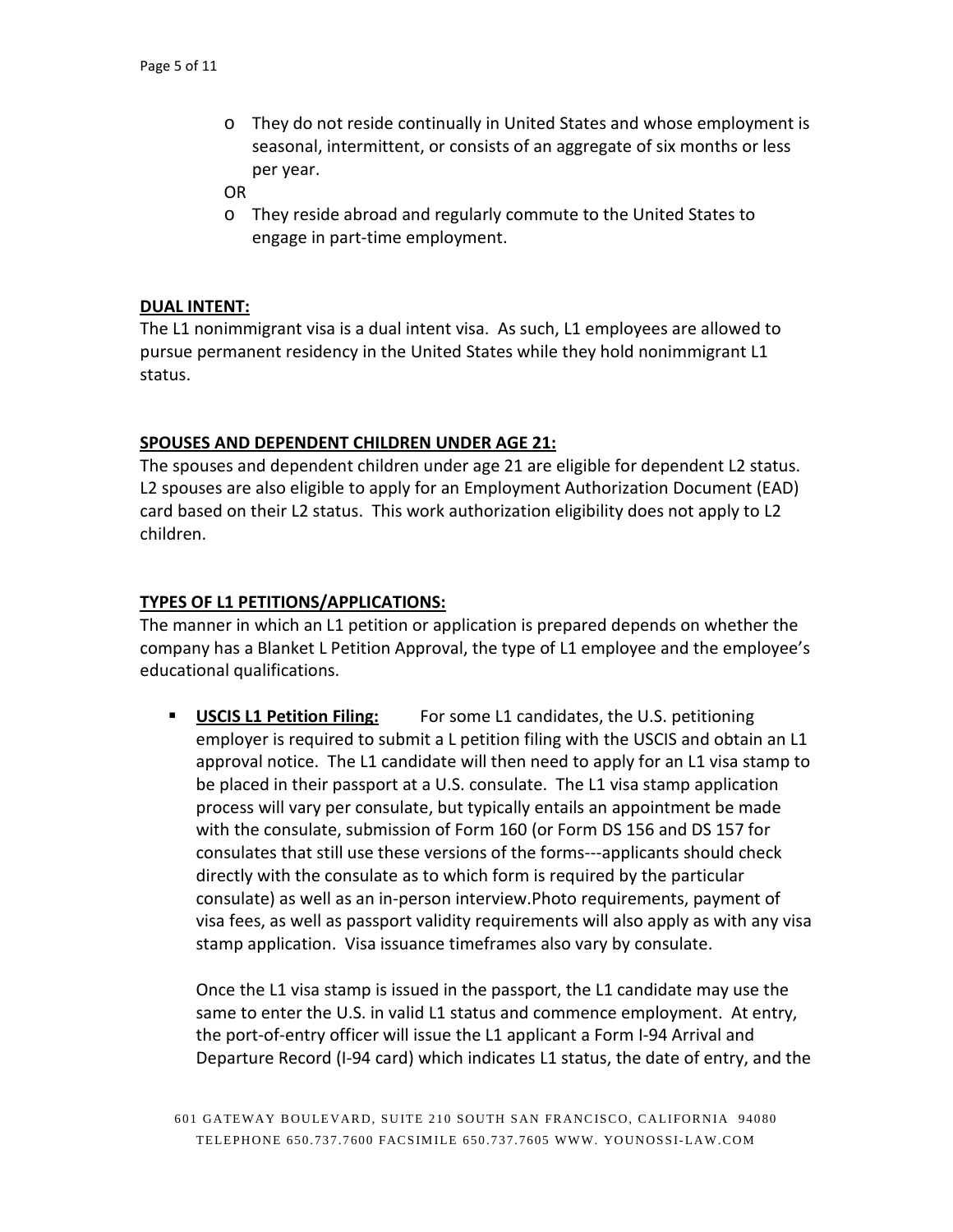date of expiration of the L1 status. It is key that the L1 applicant forward Younossi Law a copy of the I-94 card after each entry or at least advise Younossi Law of each re-entry into the U.S. so that status and expiration dates may be accurately tracked for employment authorization and status purposes.

**Blanket L Application at U.S. Consulate:** The L1 visa regulations allow U.S. petitioners who frequently use the L1 visa category for intracompany transfers to apply for and obtain a Blanket L Petition Approval. The advantage of a Blanket L Petition Approval is that instead of waiting for a USCIS petition approval, L1 candidates can apply directly for the L visa stamp at a U.S. consulate based on a Blanket L Visa Application package prepared by Younossi Law.

To secure a Blanket L Petition Approval, the U.S. petitioning employer must demonsrate: (1) that all qualifying organizations of the company (parent, subsidiaries, branches, affiliates) are engaged in commercial trade or services; (2) that the U.S. petitioner has an office in the U.S. that has been doing business for at least one year; and (3) that the U.S. petitioner has at least three or more domestic and foreign branches, subsidiaries, or affiliates. The U.S. petitioner must also demonstrate at least one of the following:

- (1) The petitioner and other qualifying organizations have obtained approval of petitions for at least 10 L1 employees in the previous 12 months;
- (2) The U.S. subsidiaries or affiliates possess a combined annual sales of at least \$25 million;
- (3) The U.S. employer has a workforce of at least 1000 employees.

If an employer is able to obtain Blanket L Petition Approval, it will be valid for an initial period of 3 years. Employers can extend the Blanket L Petition Approval for an indefinite period as long as the above criteria continue to be met.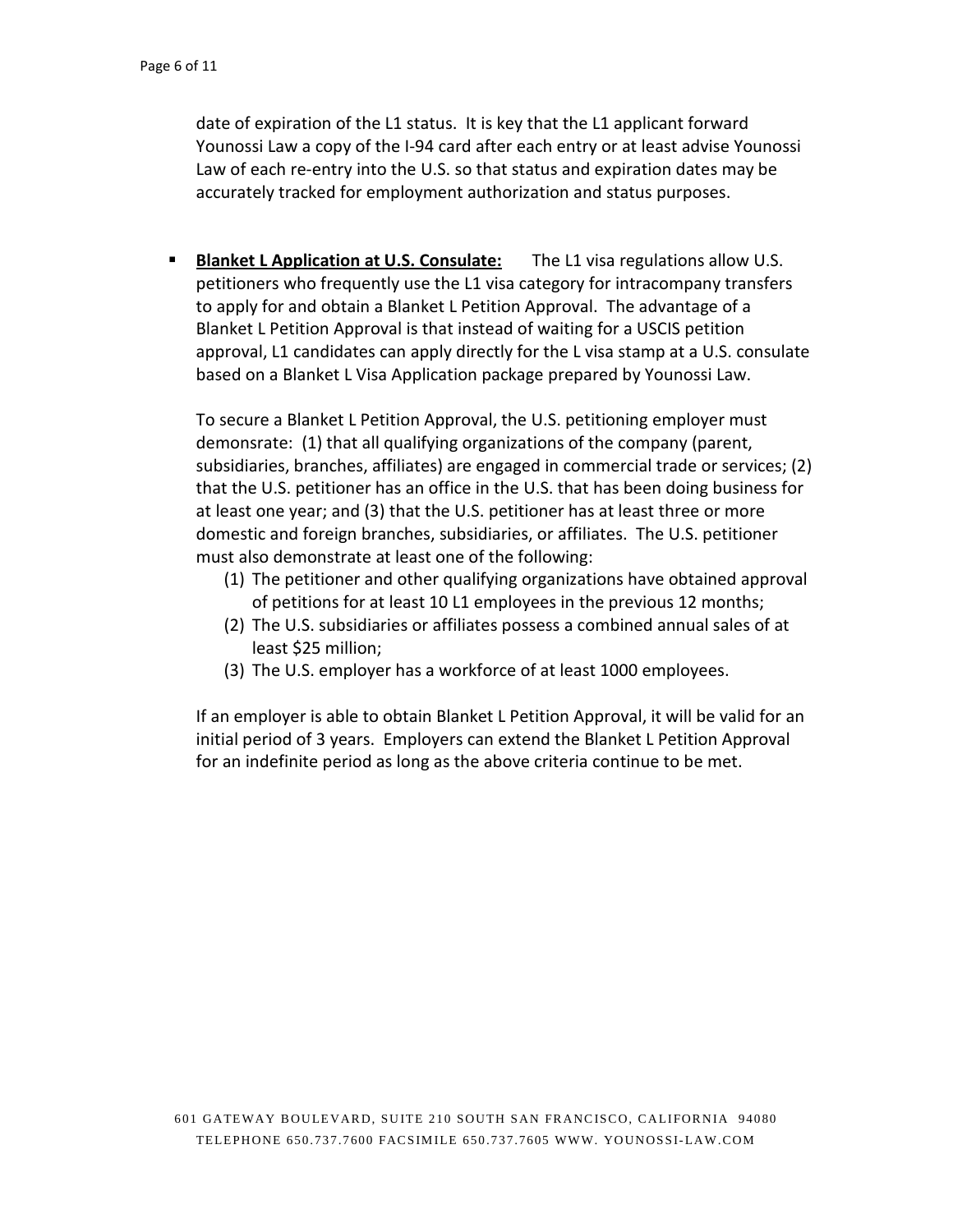**USCIS Filing or Blanket Application?:** If a U.S. petitioning employer does not have a Blanket L Petition Approval, they must file USCIS L1 petitions for their L1 candidates. For U.S. petitioner employers who do have a Blanket L Petition Approval, the below chart outlines the circumstances in which a USCIS L1 Petition may be required for L1A and L1B candidates, even if the U.S. Employer has a Blanket L Petition Approval.



601 GATEWAY BOULEVARD, SUITE 210 SOUTH SAN FRANCISCO, CALIFORNIA 94080 TELEPHONE 650.737.7600 FACSIMILE 650.737 .7605 WWW. YOUNOSSI-LAW.COM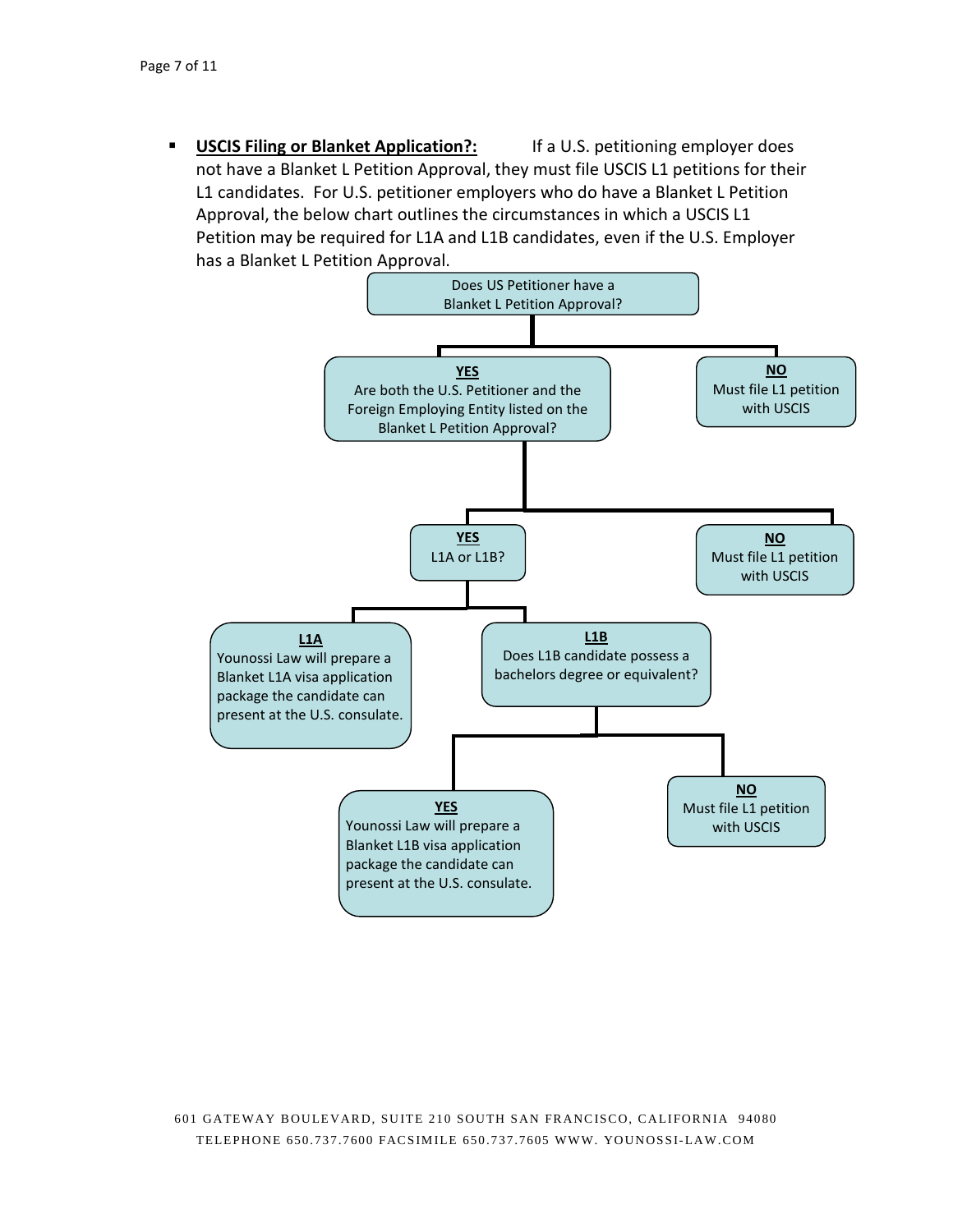#### **EMPLOYER SPONSORSHIP:**

L1 status requires a sponsoring U.S. employer. Once an employer indicates they wish to pursue sponsorship of a L1 petition on behalf of a candidate, the employer should notify Younossi Law so that relevant fact gathering information may be sent both to the employer and the L1 candidate.

## **YOUNOSSI LAW'S PROCESSING STEPS FOR L1 PETITION FILINGS**

For L1 USCIS Petition filings and Blanket L Applications, below is an outline of Younossi Law's processing of the application.

Step 1-- Initiation & Fact Gathering: Upon employer's request to initiate an L1 petition, Younossi Law will send out fact gathering information to the employer and L1 candidate.

Step 2-- Preparation of and Sending Documents to Employer for Signature: Younossi Law will assess the fact gathering information and supporting documentation and apprise the employer of any issues or concerns.

**USCIS L1 Petition Filing:** For L1 candidates that are not eligible to apply for an L visa stamp with a Blanket L Petition Approval, Younossi Law will prepare L1 petition documentation and send it to the employer for signature. Upon receipt of signed documents, Younossi Law will file the L1 petition with USCIS. USCIS processing time is approximately 2-3 months. However, the USCIS also allows premium processing of the petition which entails the submission of a \$1000 premium processing fee (in addition to regular L1 fees) in order to obtain an adjudication within 15 days of USCIS' receipt of the petition filing. L1 employers often opt for premium processing when submitting USCIS petitions for L1 candidates.

Once the L1 petition is approved, the L1 candidate will then need to apply for an L1 visa stamp to be placed in their passport at a U.S. consulate. The L1 visa stamp application process will vary per consulate, but typically entails an appointment be made with the consulate, submission of Form 160 (or Form DS 156 and DS 157 for consulates that still use these versions of the forms-- applicants should check directly with the consulate as to which form is required by the particular consulate) as well as an in-person interview. Photo requirements, payment of visa fees, as well as passport validity requirements will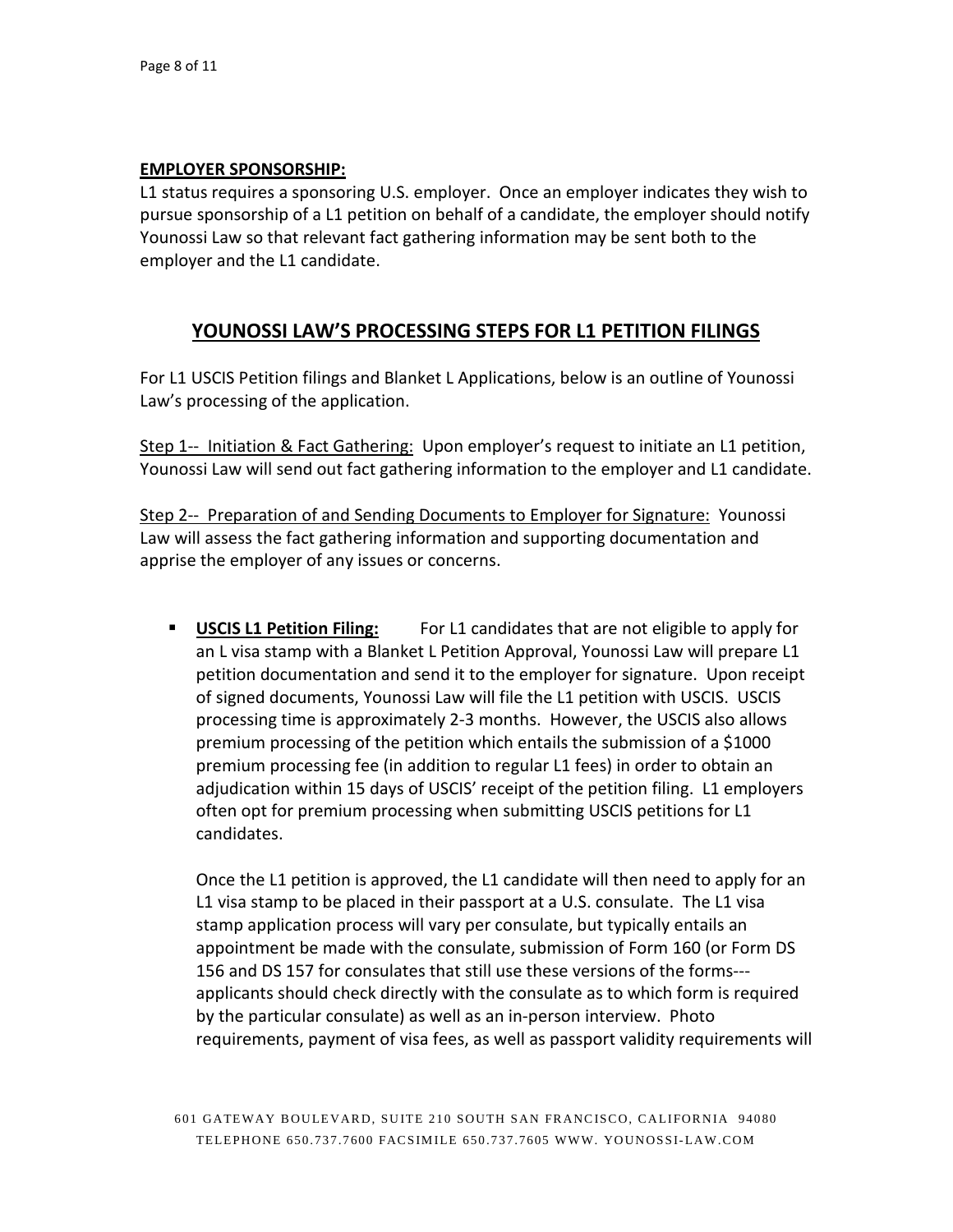also apply as with any visa stamp application. Visa issuance timeframes also vary by consulate.

Upon issuance of the L1 visa stamp, the L1 candidate can enter the United States in L1 status and commence employment with the U.S. petitioning employer. At entry, the port-of-entry officer will issue the L1 applicant a Form I-94 Arrival and Departure Record (I-94 card) which indicates L1 status, the date of entry, and the date of expiration of the L1 status. It is key that the L1 applicant forward Younossi Law a copy of the I-94 card after each entry or at least advise Younossi Law of each re-entry into the U.S. so that status and expiration dates may be accurately tracked for employment authorization and status purposes.

**Blanket L Application at U.S. Consulate:** For L1 candidates that are eligible to use the Blanket L Petition Approval, Younossi Law will prepare a Blanket L1 Visa Application package and forward the package to the employer for signature. The Blanket L Visa Application package is prepared in triplicate and includes the required government forms, company support letter, a copy of the Blanket L Petition Approval, and other company information. Once the employer signs the documentation, the Blanket L1 Visa Application package can be sent to the L1 candidate.

Upon receipt of the Blanket L1 Visa Application package, the L1 candidate will need to apply for an L1 visa stamp to be placed in his passport at a U.S. consulate. The L1 visa stamp application process will vary per consulate, but typically entails an appointment be made with the consulate, submission of Form 160 (or Form DS 156 and DS 157 for consulates that still use these versions of the forms---applicants should check directly with the consulate as to which form is required by the particular consulate) as well as an in-person interview. Photo requirements, payment of visa fees, as well as passport validity requirements will also apply as with any visa stamp application. Visa issuance timeframes also vary by consulate.

Upon issuance of the L1 visa stamp, the L1 candidate can enter the United States in L1 status and commence employment with the U.S. petitioning employer. At entry, the port-of-entry officer will issue the L1 applicant a Form I-94 Arrival and Departure Record (I-94 card) which indicates L1 status, the date of entry, and the date of expiration of the L1 status. It is key that the L1 applicant forward Younossi Law a copy of the I-94 card after each entry or at least advise Younossi Law of each re-entry into the U.S. so that status and expiration dates may be accurately tracked for employment authorization and status purposes.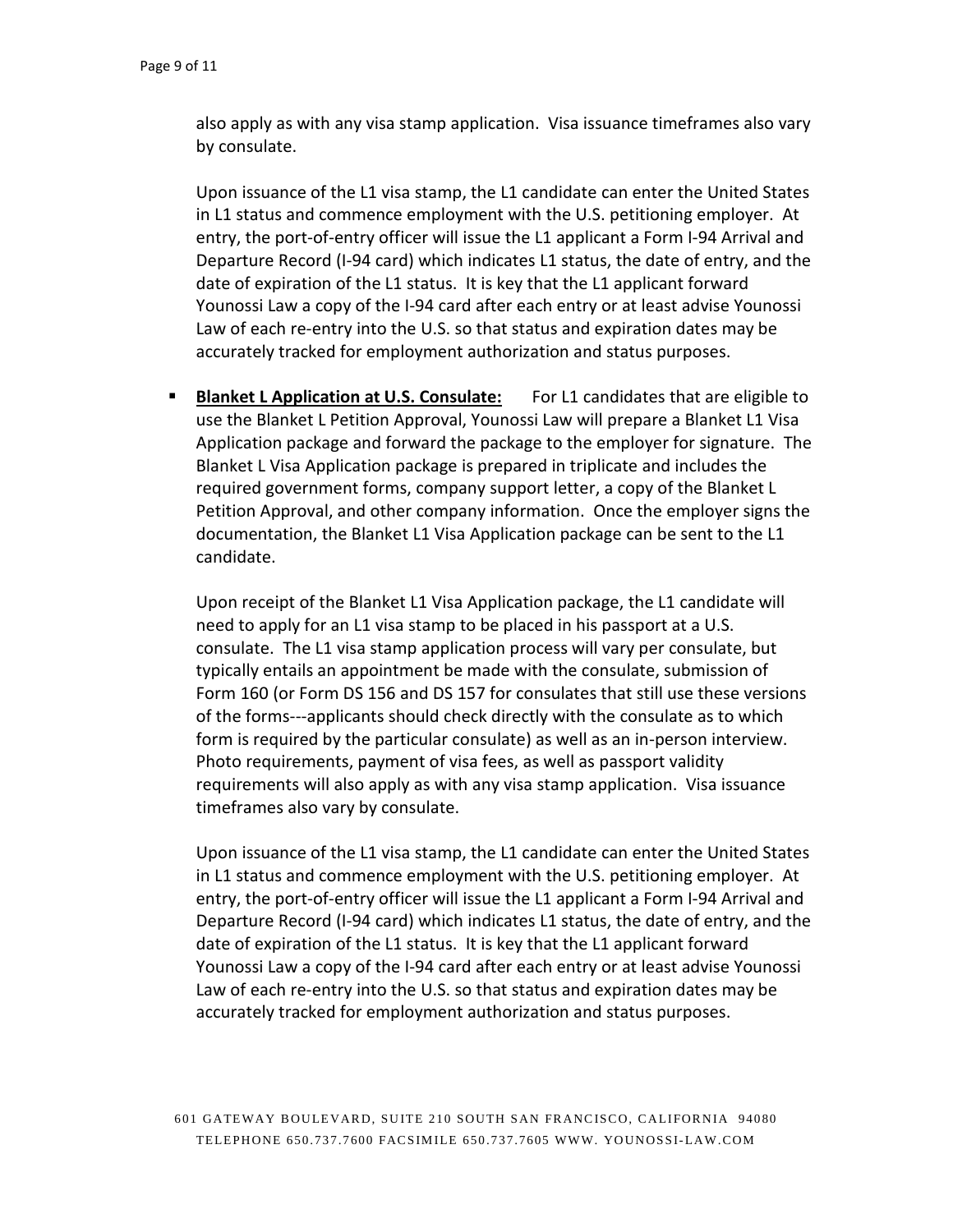**L1 EXTENSION OF STAY PETITIONS FILED WITH USCIS:** L1 Extension Petitions are filed with the USCIS. In order for the L1 extension to be considered a timely filing, the extension petition must be received by USCIS prior to the expiration date of the current status. Even if the L1 Extension petition is not approved prior to the current L1 expiration date, the L1 employee has 240 days of work authorized stay in the United States by virtue of the timely extension petition filing taking place.

Upon employer's request to initiate a L1 Extension petition, Younossi Law will send out fact gathering information to the employer and L1 candidate. Upon receipt of completed fact gathering documents, Younossi Law will prepare L1 extension documentation and send it to the employer for signature. Upon receipt of signed documents, Younossi Law will file the L1 Extension petition with USCIS. USCIS processing time is approximately 2-3 months. However, the USCIS also allows premium processing of the petition which entails the submission of a \$1000 premium processing fee (in addition to regular L1 fees) in order to obtain an adjudication within 15 days of USCIS' receipt of the petition filing.

## **PERMANENT RESIDENCY STRATEGIES FOR L1 EMPLOYEES**

Unlike the H1B, which allows for post- $6<sup>th</sup>$  year H1B extensions to take place if certain steps in the permanent residency process have taken place, the L1 visa has no such extension measures beyond the maximum period of authorized stay. As such, of L1 employers wish to maintain the employment of L1 employees, it is key to strategize the timing of the permanent residency process accordingly. If certain steps in the permanent residency process have not been established within these timeframes, it is possible that the L1 employee has to depart the United States at the conclusion of their L1 maximum stay.

**L1A:** For most employees, the typical permanent residency process involves 3 steps: PERM Labor Certification, I-140 Petition, and I-485 Application. However, for some L1A managers/executives, it is possible they may qualify for a shorter green card process that enables the L1 employer to skip the PERM Labor Certification step and immediately file the I-140 Petition. If the L1A's qualifying overseas employment was managerial/executive in nature **AND** the prospective permanent residency position is managerial/executive in nature, the L1A employee may be eligible for multinational manager/executive classification. The L1 petitioning employer would be able to file the I-140 Petition with USCIS requesting this classification for the L1A employee. The ability to secure this classification not only saves costs for the employer, but ultimately could take years off the permanent residency process as there are typically no backlogs in these visa classifications.